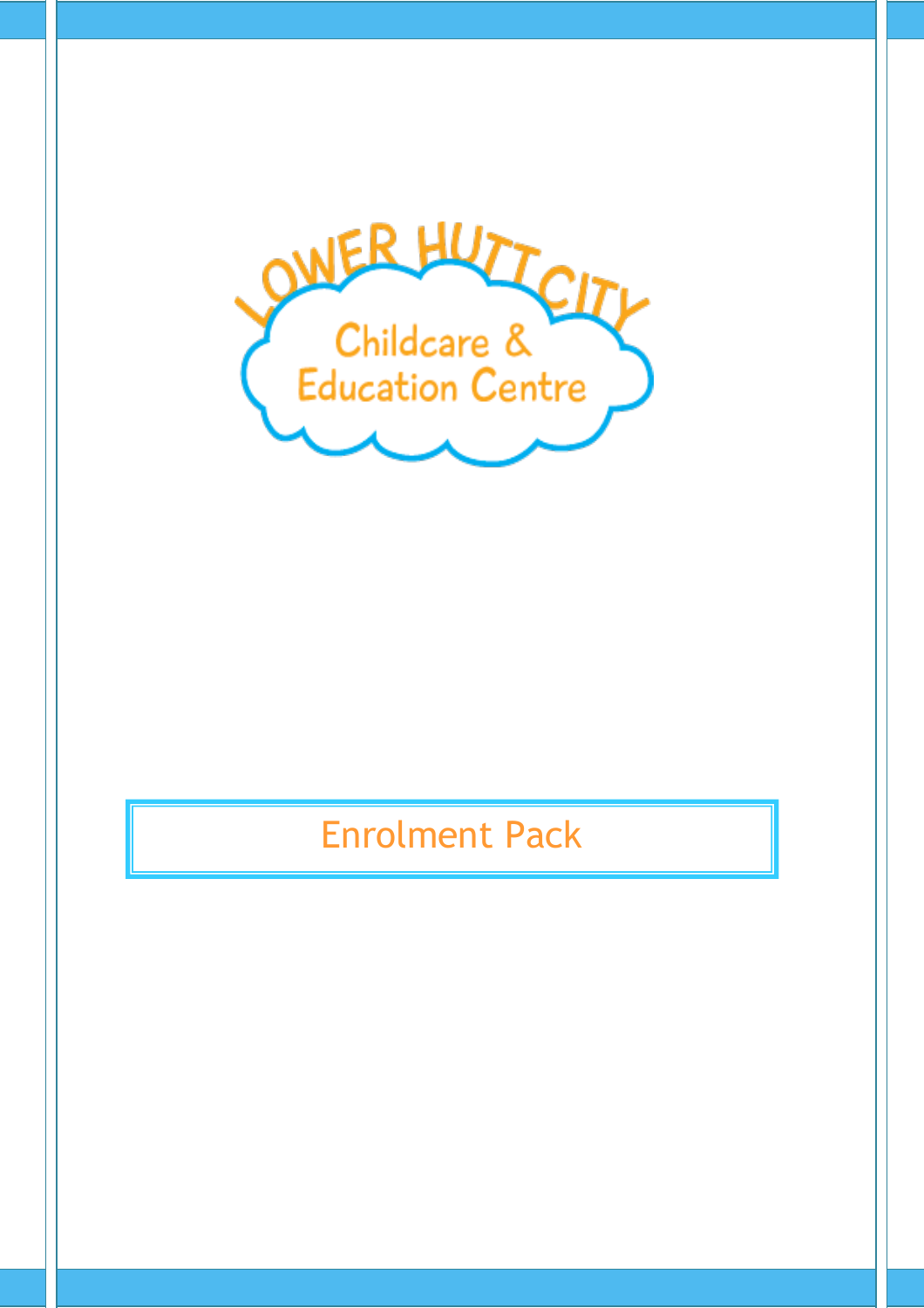#### Enrolment Contract Form

- 1) I wish to enrol my Child at the *Lower Hutt City Childcare Centre* and agree that I will pay the fees set by the Board of Trustees, which will be subject to change.
- 2) *These fees are payable two weeks in advance, for 52 weeks per year regardless of the Child's attendance including Public Holidays, Teacher Only Days, Sickness or Family Holidays.*
- 3) Our bank account number for automatic payments is Lower Hutt City Childcare Trust, 06-0507- 0065030-00. Please put the name of your child in the reference.
- 4) I will give four (4) weeks notice in writing prior to withdrawing my child from the Centre or pay four (4) weeks in lieu of notice. Any accounts that remain unpaid that have been put into the hands of a *Debt Collection Agency* will incur collection cost that will be paid by me.
- 5) I will notify the Centre in advance or as soon as is practical if my child is to be absent or if I require a change of hours/days. (Confirmation in writing, giving a reason for the absence or change will be given to the Centre at the earliest opportunity).
- 6) I will not bring my Child in the event of sickness or any infectious illness e.g. Rubella, Mumps, Measles, Chicken Pox, Whooping Cough, Conjunctivitis, Hepatitis and will inform the Centre of ailments to allow other parents to be notified of possible symptoms.
- 7) I will authorize the Staff of Lower Hutt City Childcare Centre to administer Medicine on my behalf by signing the medicine chart in the Hall. In event of an accident, if I cannot be contacted, I authorize the Staff to seek medical advice as they see fit.
- 8) I will notify the Centre if anyone other than those already listed on the *Enrolment Form* is to pick up my Child from the Centre and I understand my Child must be kept at the Centre until such permission is given.
- 9) I give my permission for my child to leave the Centre for Spontaneous outings within walking distance of the centre with Teachers and Parents such as the Library, local schools, childcare centres, shops and the local bush area.
- 10) I understand my Child will be observed, photographed or videoed as part of programme planning and records kept concerning my Child's development. They will be used on The E Portfolio Software Educa for me to access at any time.
- 11) I know that I can find all policies on the Centres website or can request these from the centre Manager can make comments and give feedback on each Policy as part of the annual review
- 12) We/I agree to
	- attend 2 working bees per year.
	- or arrange with a Teacher to come into the centre and spend time with the children sharing skills, or interests, or help at other times with others tasks ie gardening, maintenance, book or dress ups mending and cleaning
	- If you are unable to attend it would be appreciated if you could provide some morning tea for the day I have read and understand the above contract between myself and the Lower Hutt City Childcare Centre.

| Date: $/$ / |
|-------------|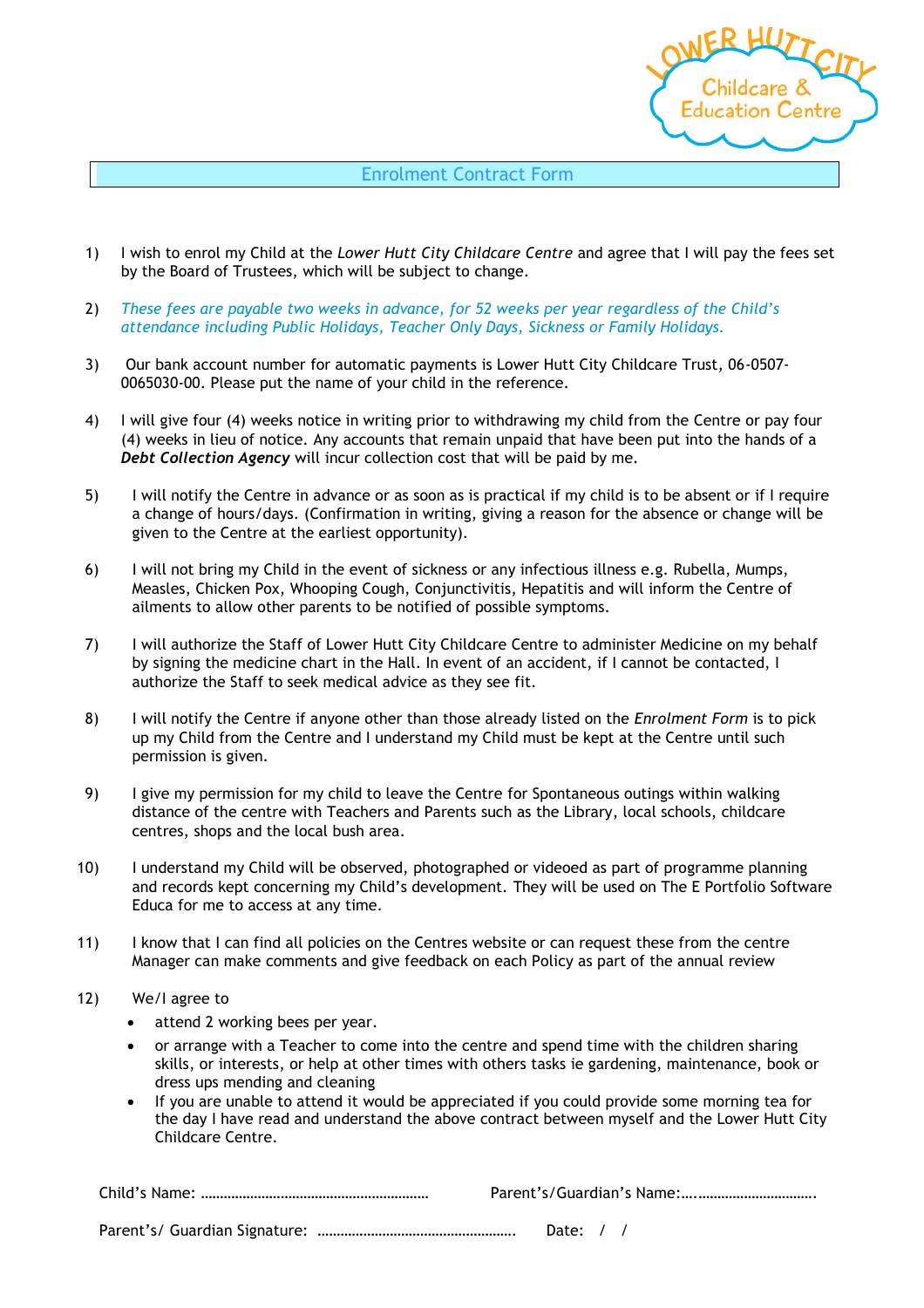# *PHILOSOPHY – Our Kaupapa*

## **Mana**

We will acknowledge and respect that all tamariki have a strong sense of Mana inherited from their tīpuna. We will uphold and enhance their mana through meaningful reciprocal interactions which promote empowering connections to others enabling tamariki to become strong, powerful, and competent learners.

# **Whanaungatanga**

We acknowledge Tiriti o waitangi as the foundation of our mahi with the tamariki. It will guide us to forge meaningful and lasting relationships with all tamariki, their whānau and their cultures through making connections to our place, this land and where we come from.

# **Mānakitanga**

We have a culture built on aroha and respect for our tamariki, Kaiako, whanau and wider community where encouragement, acceptance and warmth drives our mahi in every part of our curriculum.

# **Kotahitanga**

We acknowledge that every tamaiti, kaiako and whānau bring skills, knowledge, and experiences to our learning space to build strong respectful partnerships which grow and strengthen our learning community through a holistic approach to learning.

# **Kaitiakitanga**

We believe that we have role to play in being the guardians of our land. We will work alongside our tamariki, whānau and community in a collaborative approach to educate, celebrate, connect to and protect this land for future generations.

# **Ko te ahurei o te tamaiti aroha o tātou mahi Let the uniqueness of the child guide our work**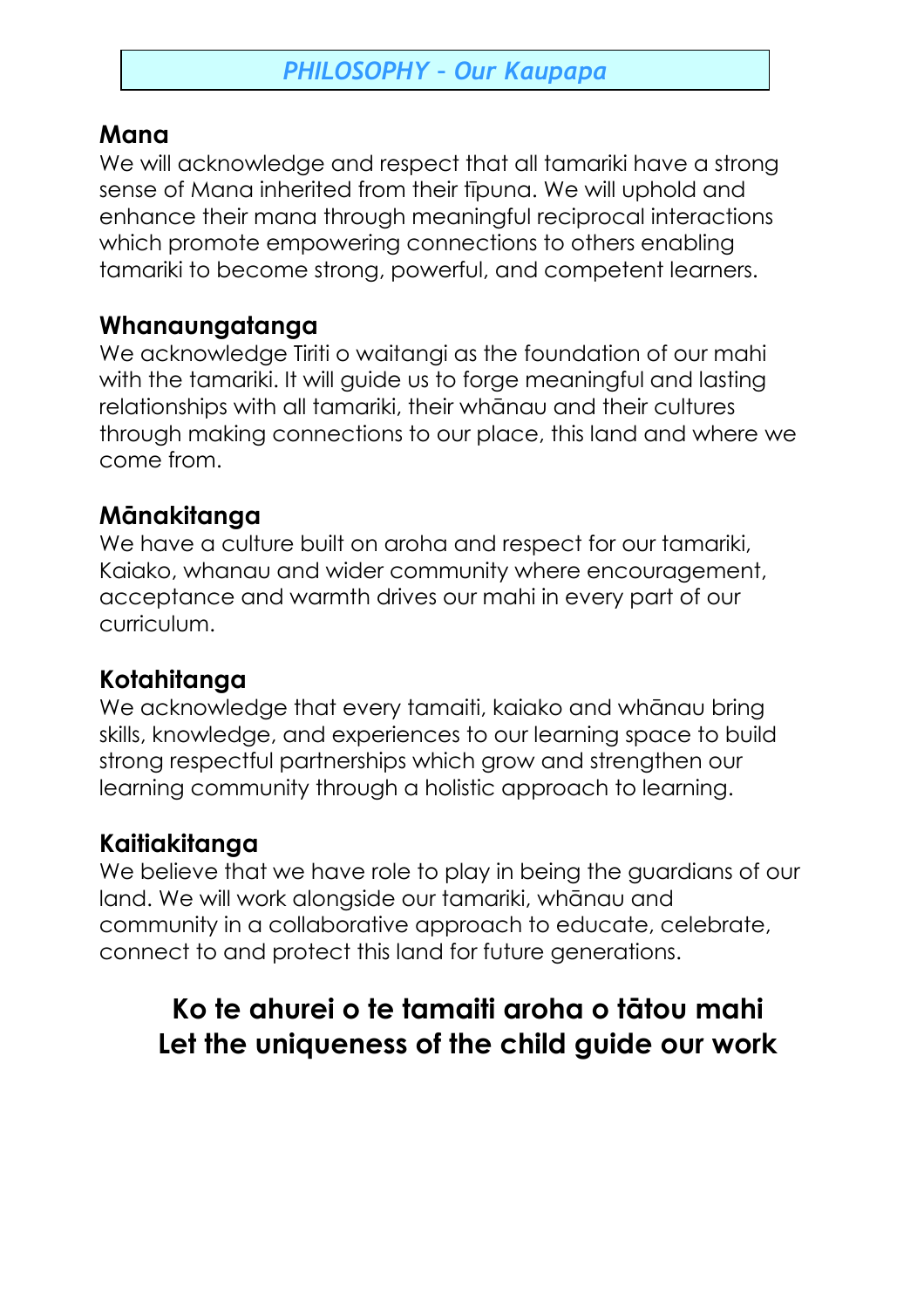## *Enrolment Pack*

#### **Welcome to Lower Hutt City Childcare Centre**

Lower Hutt City Childcare Centre is a community based, Charitable Trust Early Childhood Education Centre Governed by a Board of Trustees made up parents. We are based hub of central Lower Hutt right by the beautiful Te Awakairangi. Our Early Childhood Education Centre is in a homely 100 year old villa, with a spacious outdoor area that we use in all seasons. We are licensed for 47 children per day. We endeavour to hire all teachers as qualified and registered or in training teachers to make up our dedicated teaching team. Our Centre is open Monday to Friday 7.30am to 6.00pm.

#### **Our Programme**

We focus on learning through play-based programme to grow positive emotional and social skills. Through dramatic play, creating and exploring, tamariki become anything they want and explore anywhere and anyway they want! Through this play, tamariki learn to take turns, problem solve, feel emotions, share their ideas, thoughts and feelings with others while developing knowledge about the world around them and beyond.

We believe in developing a daily programme that is child centred. Kaiako observe tamariki to develop a deeper understanding how they like to learn and what interests and inspires them. Each tamaiti has an Individual Curriculum focus plan which extends their learning and development through our play-based programme.

Our programme has a balance of tamaiti-led and kaiako-led experiences to support and enhance learning opportunities for all tamariki. Kaiako support and guide our tamariki in their learning opportunities by being available to answer questions and support tamariki to try out new experiences and challenge themselves.

A child's emotional wellbeing is our top priority, and that is why we practice primary caregiving, particularly with our youngest age groups. We support the sense of well-being of each tamaiti through building relationships which develop trust between child and Kaiako and secure attachments. Our environment is inspired by a combination of Reggio, RIE, Pickler and our unique New Zealand culture. Our spaces are natural, calm and a relaxing place with intimate spaces to learn with and alongside their peers as well as quiet spaces in which children can relaxed and know it this is their space.

Our outdoor learning spaces are an important part of our programme. We have our outside spaces available to the tamariki as much as possible. We ensure children are dressed appropriately for the conditions but believe exploration in all types of weather helps to grow children's learning and development.

Development of gross motor skills such as jumping, climbing, balancing, kicking balls, spinning and running help to develop the brain as well as their body. All of these skills are an important part of pre-writing development.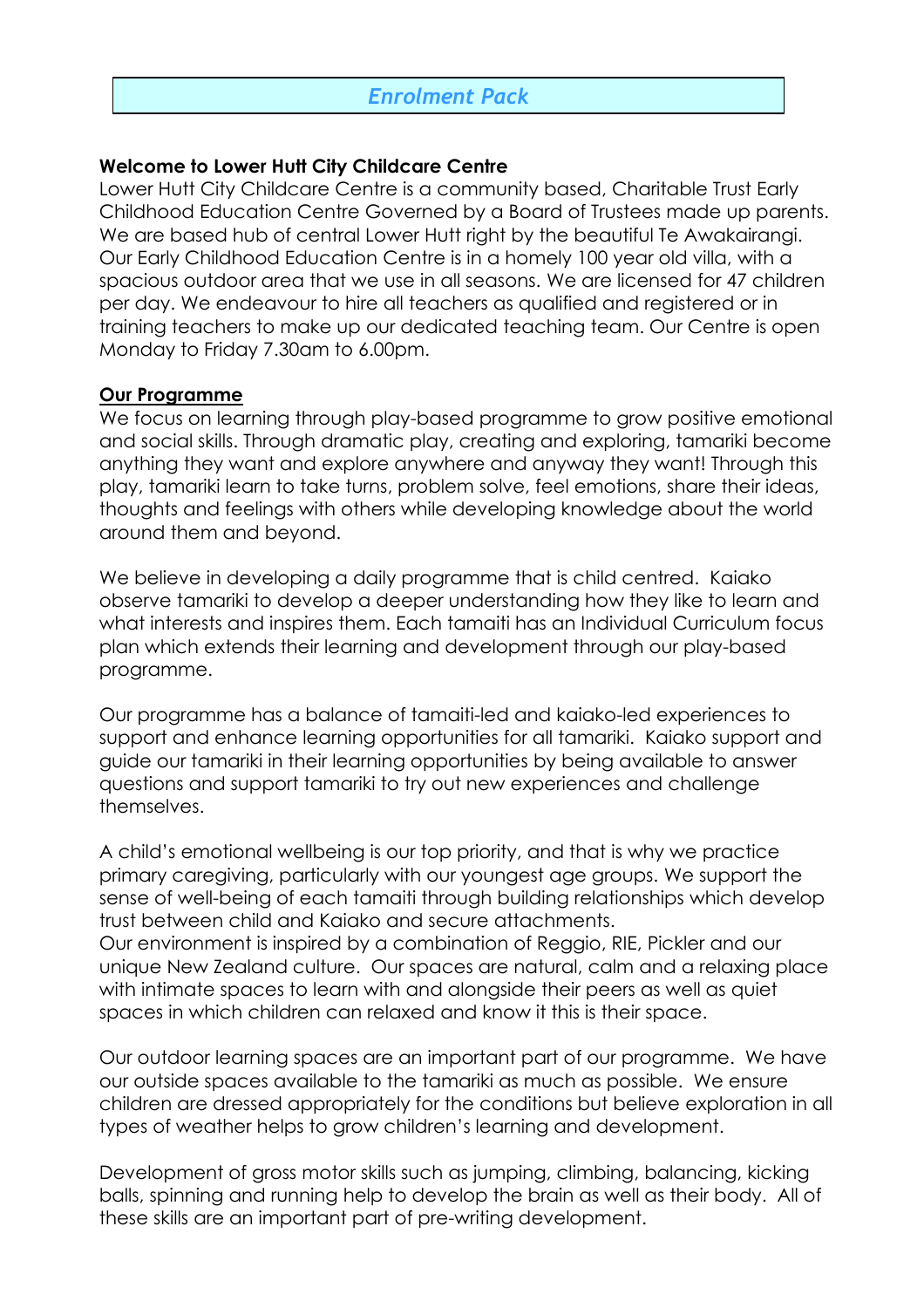## **Educa**

What is Educa? Educa is a web-based portfolio of a child's growth and development especially designed for ECE centres, teachers and parents. It allows parents and early childhood teachers to share a child's journey and gain valuable feedback.

Through gaining comments, feedback and whānau sharing their own stories, we can enhance the programme we provide for tamariki making it meaningful to tamaiti and whānau.

Educa keeps all the information regarding our tamariki in one place so that whānau can see it at any time.

### **Excursions**

We take regular short excursion around our local community, The local bush nearby is a popular spot for the tamariki to explore. We visit local schools, ECE Centres and the library too. These trips are all close to the centre so tamariki can get a chance to explore without walking a long way.

## **Meals**

Children are provided a healthy nutritious meal every day; this is prepared by our cook. Morning tea, afternoon tea, and late snacks are also provided. Our menus are pre-planned. Any alterations to the menu are noted on the clip board by the kitchen door so all whanau can see this anytime. Any special diet requirements will be catered for on our menu.

All meals are rolling so that tamariki can come to the table to eat when they are ready. Mealtime routines are a ritual of calm and respect with candles or flowers and a tablecloth with gentle music playing.

#### **Medication**

For any child requiring medication due to an existing condition such as asthma, allergies or diabetes, we can create a health plan for them with Medication kept onsite in our Locked First aid cabinet.

We can administer medication prescribed by a doctor for a specific period when the Medication Register is filled out and signed. You can see a Kaiako for further information.

## **Signing In**

On arrival it is essential that you sign your child in and out each day in the sign-in register, as this information is used to account for our Ministry of Education funding.

Due to funding regulations, if your child has not attended the centre after three continuous weeks your enrollment will need to be cancelled or reconfirmed. If your child is going to be absent for a period of time, or won't be attending the centre due to illness, please inform the centre.

#### **Fundraising**

Throughout the year we run a range of fundraising activities. So far these have included auctions, entertainment books, raffles, garage sale and calendars. The funds we raise go toward items such as new play equipment and developing areas around the centre.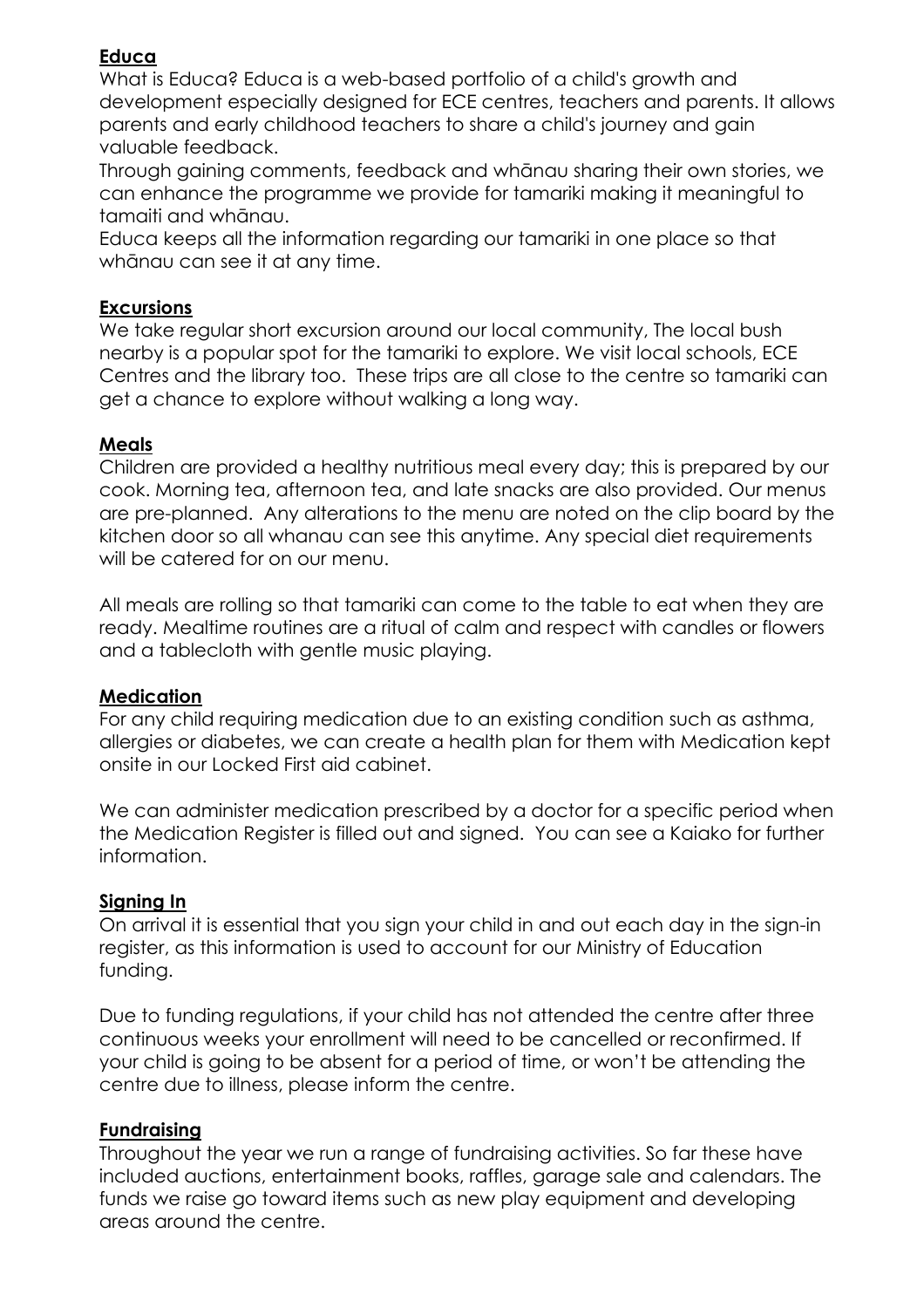## **Teacher-only days**

Lower Hutt City Childcare Centre is closed on two days each year for kaiako to engage in professional learning and development as a team to enhance our programme as a team, typically near Labour day and Easter.

## **Holiday Closures**

Lower Hutt City Childcare Centre is closed for all statutory holidays, Fees will still be payable for this period so Automatic Payments should still continue.

### **Polices and Procedures**

We encourage you to look at our Policies on our website. These contain a wealth of information for both prospective and existing families. We welcome your comments at any time.

## **Fees**

Fees are payable 52 weeks per year. Some children are eligible for a WINZ subsidy. Work and Income NZ can tell you if you are.

| Age                | Day fee | Week Fee |
|--------------------|---------|----------|
| $0 - 3yrs$         | \$56    | \$280    |
| $3yrs - 6yrs$      | \$36    | \$180    |
| <b>ECE subsidy</b> |         |          |

Siblings of children already attending will receive a 10% discount on fees.

## **Starting at Lower Hutt City Childcare**

- Closer to the time of commencing enrolment parents/caregivers are welcome to leave their tamaiti for 3 settling visits for a maximum of two hours to get to know their new Kaiako. This will be at no cost to families. However, they will still need to sign their tamaiti in and out on the day sheet.

- It is recommended that for the initial first few days of starting that tamariki are picked up at an earlier hour whilst moving through the initial settling in period.

- In order to provide consistency between home and the centre environment we ask that parents/whanau to provide a written description of their child's daily routine such as sleeping, eating and bottles. This is particularly applicable for infants and toddlers. We would also like to know your aspirations for your child as well as their current interests.

- Tamariki will be assigned a primary caregiver in the iti room (U2) and a Whānau Kaiako in the Nui room (O2) upon enrolment so that both tamariki and parents/whanau have a Kaiako assigned to them.

- The primary caregiver and Whānau Kaiako will be responsible for documenting and planning for the learning and development of your tamaiti while they are with us here.

- Parents/caregivers are encouraged to call at any time during the day to enquire about their tamaiti.

- Kaiako will act within the best interests of the tamaiti, If a Kaiako has any concerns they will contact the Parent.

## **Check list - before you tamaiti starts you will need to provide**

A copy of your child's Immunisation certificate

A copy of your child's birth certificate or passport

A completed enrolment form

Shared information regarding medications, food requirement or allergies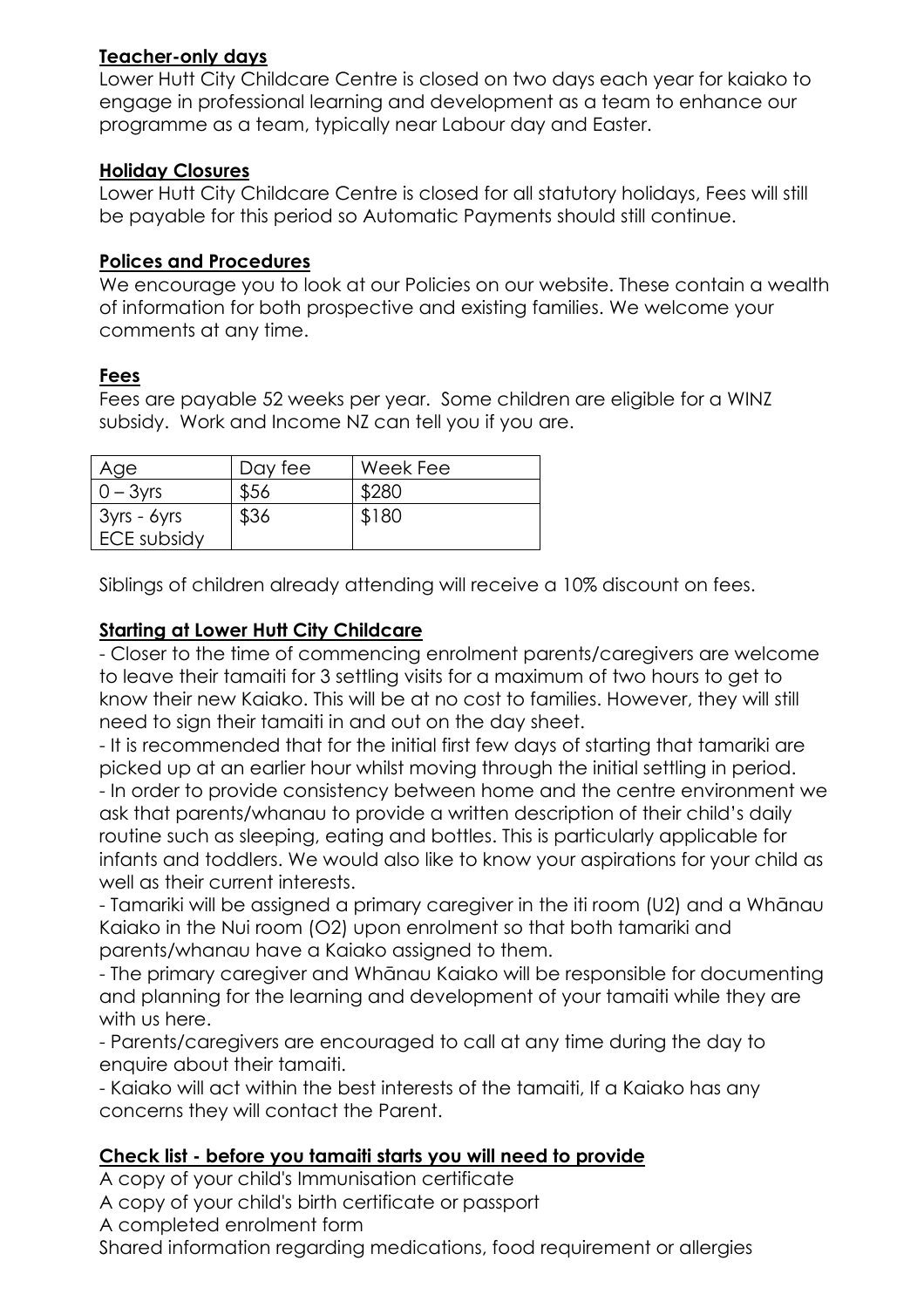To have set up an AP with your bank ready to pay your first two weeks fees on the day your child starts

With your Whanau Kaiako you will fill out a Ko tenei ahau form telling us about your tamaiti and whānau and anything you feel is important for us to know about your tamaiti.

## **Checklist for once your tamaiti starts**

Named Clothing

Named sunhat or woollen hat (according to the season) which you can leave at the Centre

Named spare clothing to be left in your child's bag daily. It is important that you provide a bag of several changes of clothing, as we often provide water play and messy play experiences for children.

Jacket and Gumboots for rainy days. We still head out in the rain as the tamariki love to splash in puddles and catch rain in their mouths or hands.

Nappies and formula if applicable.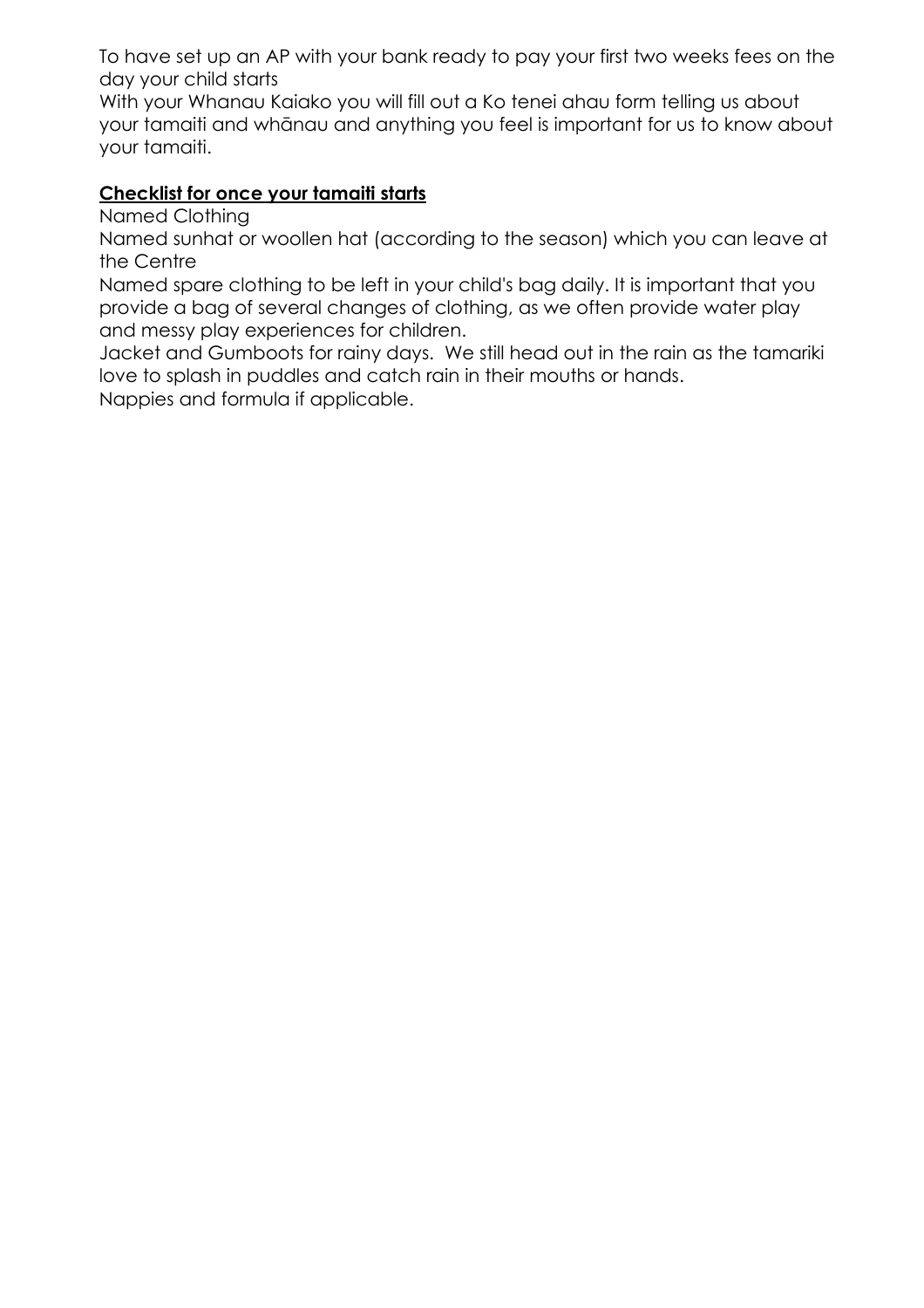

| Child:                             |                     |  |  |  |  |
|------------------------------------|---------------------|--|--|--|--|
| Child's first names:               | Surname:            |  |  |  |  |
| Name your child is known by:       |                     |  |  |  |  |
| Child's date of birth:             | Male<br>Female      |  |  |  |  |
| Ethnic origin:                     |                     |  |  |  |  |
| Iwi your child belongs to:         |                     |  |  |  |  |
| Child's home address or addresses: |                     |  |  |  |  |
|                                    | Postcode            |  |  |  |  |
| <b>Parents / Guardians:</b>        |                     |  |  |  |  |
| <b>First Names:</b>                | <b>First Names:</b> |  |  |  |  |
| Surname:                           | Surname:            |  |  |  |  |
| Address:                           | Address:            |  |  |  |  |
| Post Code:                         | Post Code:          |  |  |  |  |
| Phone (Home):                      | Phone (Home):       |  |  |  |  |
| Phone (Work):                      | Phone (Work):       |  |  |  |  |
| Phone (Mobile):                    | Phone (Mobile):     |  |  |  |  |
| Email:                             | Email:              |  |  |  |  |
| <b>First Names:</b>                | <b>First Names:</b> |  |  |  |  |
| Surname:                           | Surname:            |  |  |  |  |
| Address:                           | Address:            |  |  |  |  |
| Post Code:                         | Post Code:          |  |  |  |  |
| Phone (Home):                      | Phone (Home):       |  |  |  |  |
| Phone (Work):                      | Phone (Work):       |  |  |  |  |
|                                    |                     |  |  |  |  |
|                                    |                     |  |  |  |  |
|                                    |                     |  |  |  |  |
| Phone (Mobile):                    | Phone (Mobile):     |  |  |  |  |
| Email:                             | Email:              |  |  |  |  |
| <b>Emergency Contacts:</b>         |                     |  |  |  |  |
| <b>First Names:</b>                | <b>First Names:</b> |  |  |  |  |
| Surname:                           | Surname:            |  |  |  |  |
| Address:                           | Address:            |  |  |  |  |
| Post Code:                         | Post Code:          |  |  |  |  |
| Phone (Home):                      | Phone (Home):       |  |  |  |  |
| Phone (Work):                      | Phone (Work):       |  |  |  |  |
| Phone (Mobile):                    | Phone (Mobile):     |  |  |  |  |
| Email:                             | Email:              |  |  |  |  |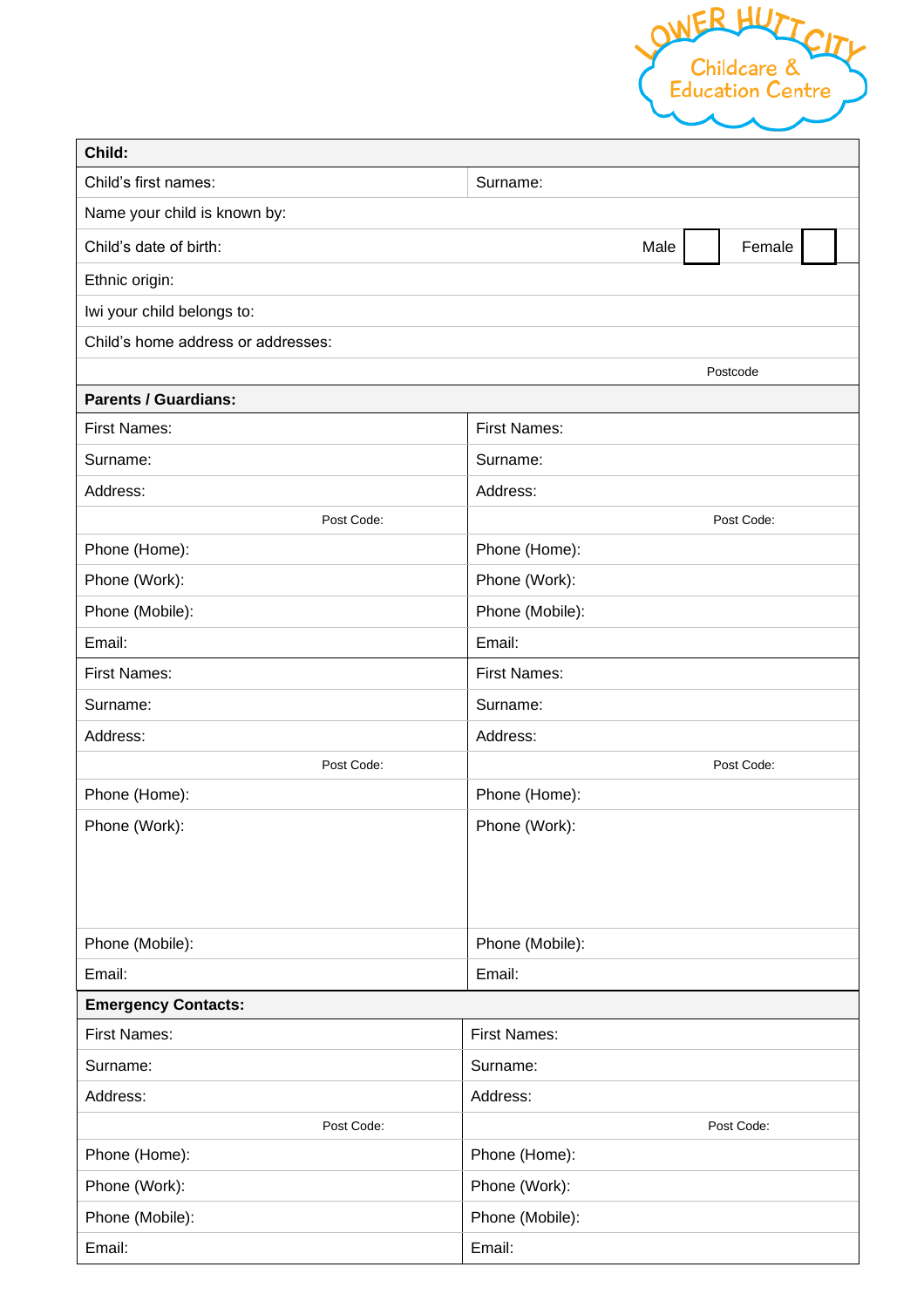| <b>First Names:</b>                                                                                                                                                                                                                                          |                                                             |            |           |          |                                        |                           |
|--------------------------------------------------------------------------------------------------------------------------------------------------------------------------------------------------------------------------------------------------------------|-------------------------------------------------------------|------------|-----------|----------|----------------------------------------|---------------------------|
| Surname:                                                                                                                                                                                                                                                     |                                                             |            |           |          |                                        |                           |
| Address:                                                                                                                                                                                                                                                     |                                                             |            |           |          |                                        |                           |
|                                                                                                                                                                                                                                                              |                                                             | Post Code: |           |          |                                        |                           |
| Phone (Home):                                                                                                                                                                                                                                                |                                                             |            |           |          |                                        |                           |
| Phone (Work):                                                                                                                                                                                                                                                |                                                             |            |           |          |                                        |                           |
| Phone (Mobile):                                                                                                                                                                                                                                              |                                                             |            |           |          |                                        |                           |
| Email:                                                                                                                                                                                                                                                       |                                                             |            |           |          |                                        |                           |
| Doctor:                                                                                                                                                                                                                                                      |                                                             |            |           |          |                                        |                           |
| Name:                                                                                                                                                                                                                                                        |                                                             |            | Phone:    |          |                                        |                           |
| Address:                                                                                                                                                                                                                                                     |                                                             |            |           |          |                                        |                           |
| ♦ Enrolment Details:                                                                                                                                                                                                                                         |                                                             |            |           |          |                                        |                           |
|                                                                                                                                                                                                                                                              |                                                             |            |           |          |                                        |                           |
|                                                                                                                                                                                                                                                              |                                                             |            |           |          |                                        |                           |
| Please Note: 20 Hours ECE is for up to six hours per day, up to 20 hours per week and there must be no<br>compulsory fees when a child is receiving 20 Hours ECE funding.                                                                                    |                                                             |            |           |          |                                        |                           |
| Days Enrolled:                                                                                                                                                                                                                                               | Monday                                                      | Tuesday    | Wednesday | Thursday | Friday                                 |                           |
| <b>Times Enrolled:</b>                                                                                                                                                                                                                                       |                                                             |            |           |          |                                        | Total number<br>of hours: |
| For 20 Hours ECE fill out boxes below with hours attested e.g. 6 hours                                                                                                                                                                                       |                                                             |            |           |          |                                        |                           |
| 20 Hours ECE at<br>this service                                                                                                                                                                                                                              |                                                             |            |           |          |                                        | Total number<br>of hours: |
| 20 Hours ECE at<br>another service                                                                                                                                                                                                                           |                                                             |            |           |          |                                        | Total number<br>of hours: |
|                                                                                                                                                                                                                                                              |                                                             |            |           |          |                                        |                           |
|                                                                                                                                                                                                                                                              |                                                             |            |           |          | Date: $\frac{1}{\sqrt{1-\frac{1}{2}}}$ |                           |
| ♦ 20 Hours ECE Attestation:                                                                                                                                                                                                                                  |                                                             |            |           |          |                                        |                           |
| 1. Is your child receiving 20 Hours ECE for up to six hours per day, 20 hours per week at this service?                                                                                                                                                      |                                                             |            |           |          |                                        |                           |
|                                                                                                                                                                                                                                                              |                                                             |            |           |          | Tick One Yes                           | No                        |
| 2.                                                                                                                                                                                                                                                           | Is your child receiving 20 Hours ECE at any other services? |            |           |          | Tick One Yes                           | No                        |
|                                                                                                                                                                                                                                                              |                                                             |            |           |          |                                        |                           |
| If yes to either or both of the above, please sign to confirm that:                                                                                                                                                                                          |                                                             |            |           |          |                                        |                           |
| Your child does not receive more than 20 hours of 20 Hours ECE per week across all services.<br>٠                                                                                                                                                            |                                                             |            |           |          |                                        |                           |
| You authorise the Ministry of Education to make enquiries regarding the information provided in the<br>٠<br>Enrolment Agreement Form, if deemed necessary, and to the extent necessary to make decisions<br>about your child's eligibility for 20 Hours ECE. |                                                             |            |           |          |                                        |                           |
| You consent to the early childhood education service providing relevant information to the Ministry of<br>٠<br>Education, and to other early childhood education services your child is enrolled at, about the<br>information contained in this box.         |                                                             |            |           |          |                                        |                           |
|                                                                                                                                                                                                                                                              |                                                             |            |           |          | Date: $\frac{1}{\sqrt{1-\frac{1}{2}}}$ |                           |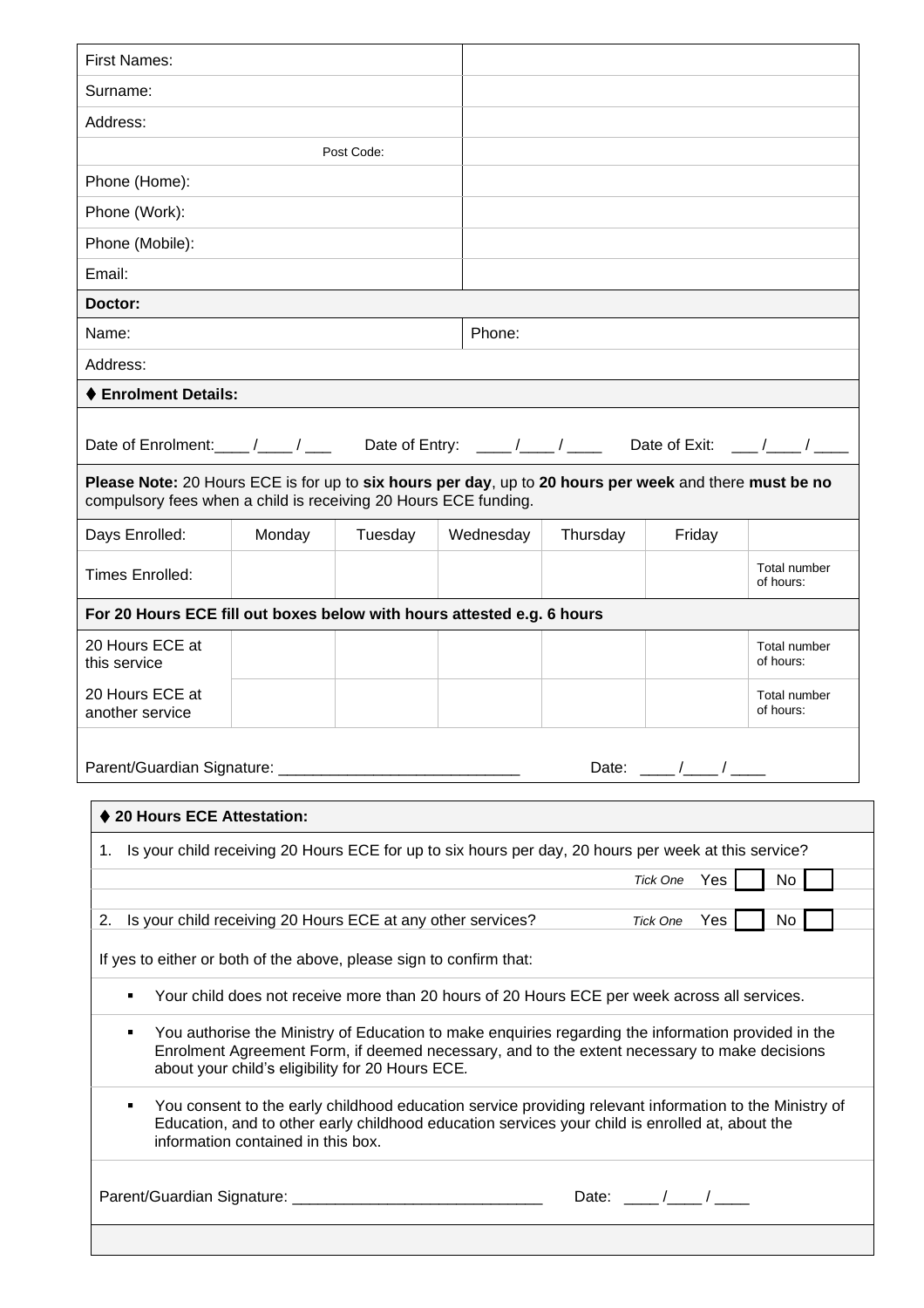#### ⧫ **Optional Charges:**

*Lower Hutt City Childcare does not charge for additional services*

#### ⧫ **Statutory Holidays / Term Breaks**

Lower Hutt City Childcare is open 52 Weeks per year. Lower Hutt City Childcare is close all Statutory Holidays

#### ⧫ **Dual Enrolment Declaration**

I hereby declare that my child is not enrolled at another early childhood institution at the same times that he/she is enrolled at: Lower Hutt City Childcare Centre

Parent/Guardian Signature: \_\_\_\_\_\_\_\_\_\_\_\_\_\_\_\_\_\_\_\_\_\_\_\_\_\_\_\_\_\_\_\_\_\_\_ Date: \_\_\_\_/\_\_\_/ \_

**Custodial Statement** 

Are there any custodial arrangements concerning your child?

If **YES**, please give details of any custodial arrangements or court orders (a copy of any court order is required)

#### **Person/s who cannot pick up your child**:

| Name: | Name: |
|-------|-------|
| Name: | Name: |

| Person/s who can pick up your child: |                     |  |  |  |  |
|--------------------------------------|---------------------|--|--|--|--|
| <b>First Names:</b>                  | <b>First Names:</b> |  |  |  |  |
| Surname:                             | Surname:            |  |  |  |  |
| Address:                             | Address:            |  |  |  |  |
| Post Code:                           | Post Code:          |  |  |  |  |
| Phone (Home):                        | Phone (Home):       |  |  |  |  |
| Phone (Work):                        | Phone (Work):       |  |  |  |  |
| <b>First Names:</b>                  | <b>First Names:</b> |  |  |  |  |
| Surname:                             | Surname:            |  |  |  |  |
| Address:                             | Address:            |  |  |  |  |
| Post Code:                           | Post Code:          |  |  |  |  |
| Phone (Home):                        | Phone (Home):       |  |  |  |  |
| Phone (Work):                        | Phone (Work):       |  |  |  |  |
| Phone (Mobile):                      | Phone (Mobile):     |  |  |  |  |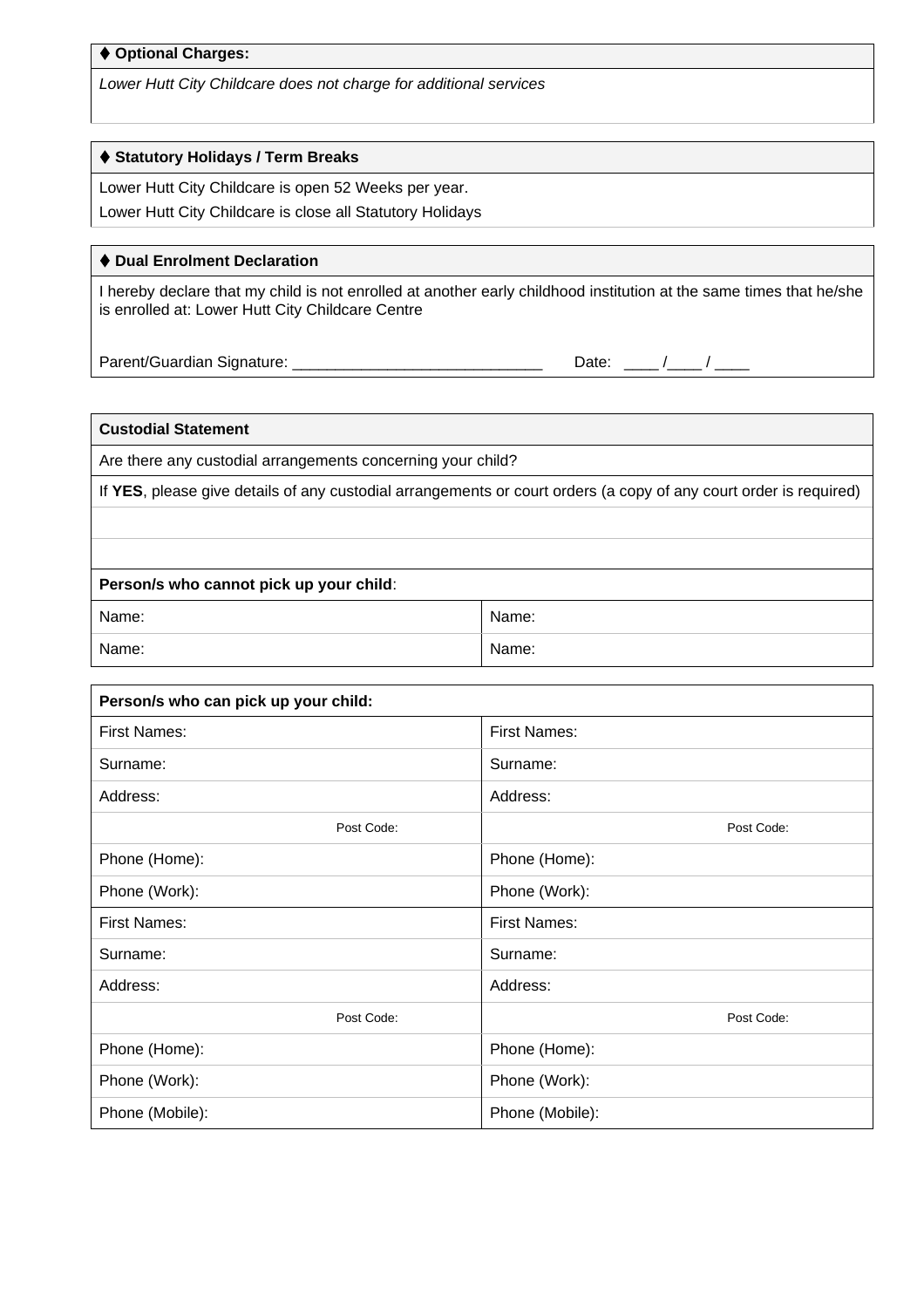| <b>Health</b>                                       |                 |            |     |  |
|-----------------------------------------------------|-----------------|------------|-----|--|
| Illness/allergies:                                  |                 |            |     |  |
|                                                     |                 |            |     |  |
| Is your child up-to-date with immunisations?        | Tick One        | <b>Yes</b> | No  |  |
| (Please provide verifications of all immunisations) |                 |            |     |  |
| Immunisation record sighted and details recorded:   | <b>Tick One</b> | Yes        | No. |  |
|                                                     |                 |            |     |  |
| <b>Medicine</b>                                     |                 |            |     |  |

#### **Category (i) Medicines**

A category (i) medicine is a non-prescription preparation (such as arnica cream, antiseptic liquid, insect bite treatment) that is not ingested, used for the 'first aid' treatment of minor injuries and provided by the service and kept in the first aid cabinet.

Note: The service must provide specific information about the category (i) preparations that will be used

| Do you approve category (i) medicines to be used on your child?                              |  | Tick One | Yes | No <sub>1</sub> |  |
|----------------------------------------------------------------------------------------------|--|----------|-----|-----------------|--|
| Name/s of specific category (i) medicines that can be used on my child, provided by service: |  |          |     |                 |  |
|                                                                                              |  |          |     |                 |  |
|                                                                                              |  |          |     |                 |  |

Parent/Guardian Signature: \_\_\_\_\_\_\_\_\_\_\_\_\_\_\_\_\_\_\_\_\_\_\_\_\_\_\_\_\_ Date: \_\_\_\_ /\_\_\_\_ / \_\_\_\_

#### **Category (iii) Medicines**

Does your child requires medication as part of an individual health plan, for example for an on-going condition such as asthma, allergies or eczema etc and is for the use of that child only

Individual health plan completed and signed: **The Completed and signed:** The *Tick One* Yes No

Name of medicine:

Method and dose of medicine:

When does the medicine need to be taken: (State time or specific symptoms)

Parent/Guardian Signature: \_\_\_\_\_\_\_\_\_\_\_\_\_\_\_\_\_\_\_\_\_\_\_\_\_\_\_\_\_ Date: \_\_\_\_ /\_\_\_\_ / \_\_\_\_

#### **Required Information for Licensing Purposes**

- Excursions: If Planned excursions requiring public or private transport are happening then written permission will be obtained as per Excursion Policy
- **•** Permission for the child to take part in Spontaneous excursions is signed for on this form. Plese see excursion Policy.
- Photo/video: permission for the child to be photographed for the purposes of assessment, planning and evaluation (explain clearly how the photo's/videos can/can't be used) Sign: …………………………
- Permission for my child/children to be on the centre website ves or no please circle
- Sign: ………………………...

#### **Other information**

Policy Statement: Lower Hutt City Childcare Centre has a number of policies that set out the procedures that are in place for the care and education of the children who attend. We strongly urge you to read these. The signing of this enrolment agreement form indicates that you will abide by the policies of this service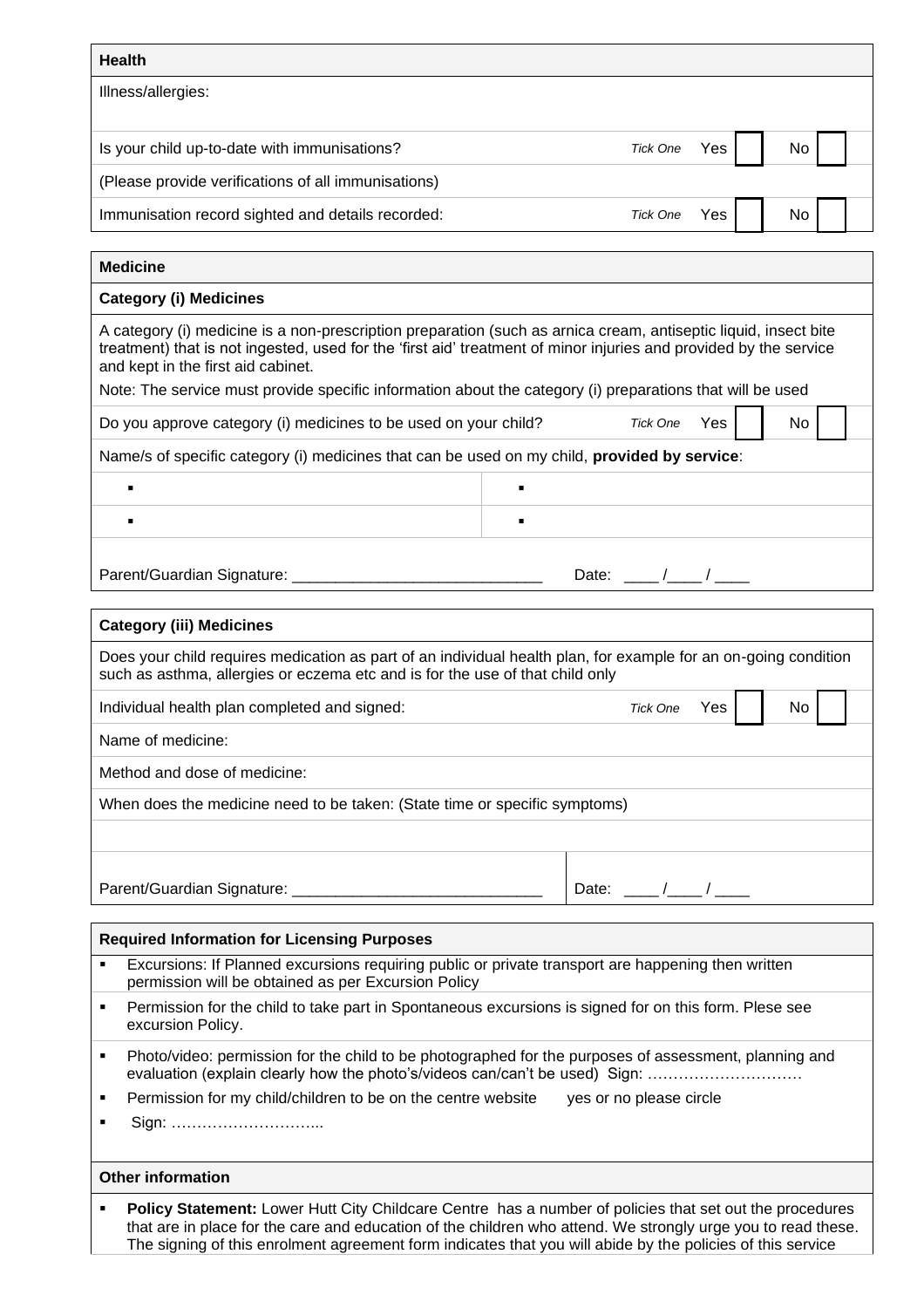and understand how you can have input to policy review.

- **Our Policy ware available on our Website for you to read at any time.** Regular review of Policies take place and then are shared with you on Educa for you to contribute to the Review, we welcome you input and feedback
- **Parent Information Book**: Please ensure you have read the information in the parent handbook as it covers such things as fee details, subsidies that are available to you and ways in which we can help you and your child settle into the service.
- **Privacy Statement:** All personal information on your child will be kept securely and remain confidential.

| ♦ Parent Declaration                                                                                                                         |        |         |           |          |                               |       |  |  |
|----------------------------------------------------------------------------------------------------------------------------------------------|--------|---------|-----------|----------|-------------------------------|-------|--|--|
| I declare that all the above information is true and correct to the best of my knowledge                                                     |        |         |           |          |                               |       |  |  |
|                                                                                                                                              |        |         |           |          |                               |       |  |  |
|                                                                                                                                              |        |         |           |          | Date: $\frac{\frac{1}{2}}{2}$ |       |  |  |
| ♦ Service Declaration                                                                                                                        |        |         |           |          |                               |       |  |  |
| On Behalf of [Lower Hutt City Childcare Centre], I declare that this form has been checked and all relevant<br>sections have been completed. |        |         |           |          |                               |       |  |  |
|                                                                                                                                              |        |         |           |          | Date: $\frac{1}{\sqrt{2\pi}}$ |       |  |  |
| <b>Change of Days/Times of Enrolment:</b>                                                                                                    |        |         |           |          |                               |       |  |  |
| Effective Date of Change: ___/__/___/                                                                                                        |        |         |           |          |                               |       |  |  |
| Days Enrolled:                                                                                                                               | Monday | Tuesday | Wednesday | Thursday | Friday                        |       |  |  |
| <b>Times Enrolled:</b>                                                                                                                       |        |         |           |          |                               | Total |  |  |
| For 20 Hours ECE fill out boxes below                                                                                                        |        |         |           |          |                               |       |  |  |
| 20 Hours ECE at this<br>service                                                                                                              |        |         |           |          |                               |       |  |  |
| 20 Hours ECE at another<br>service                                                                                                           |        |         |           |          |                               |       |  |  |
|                                                                                                                                              |        |         |           |          |                               |       |  |  |
| Date: $\frac{1}{\sqrt{2\pi}}$                                                                                                                |        |         |           |          |                               |       |  |  |